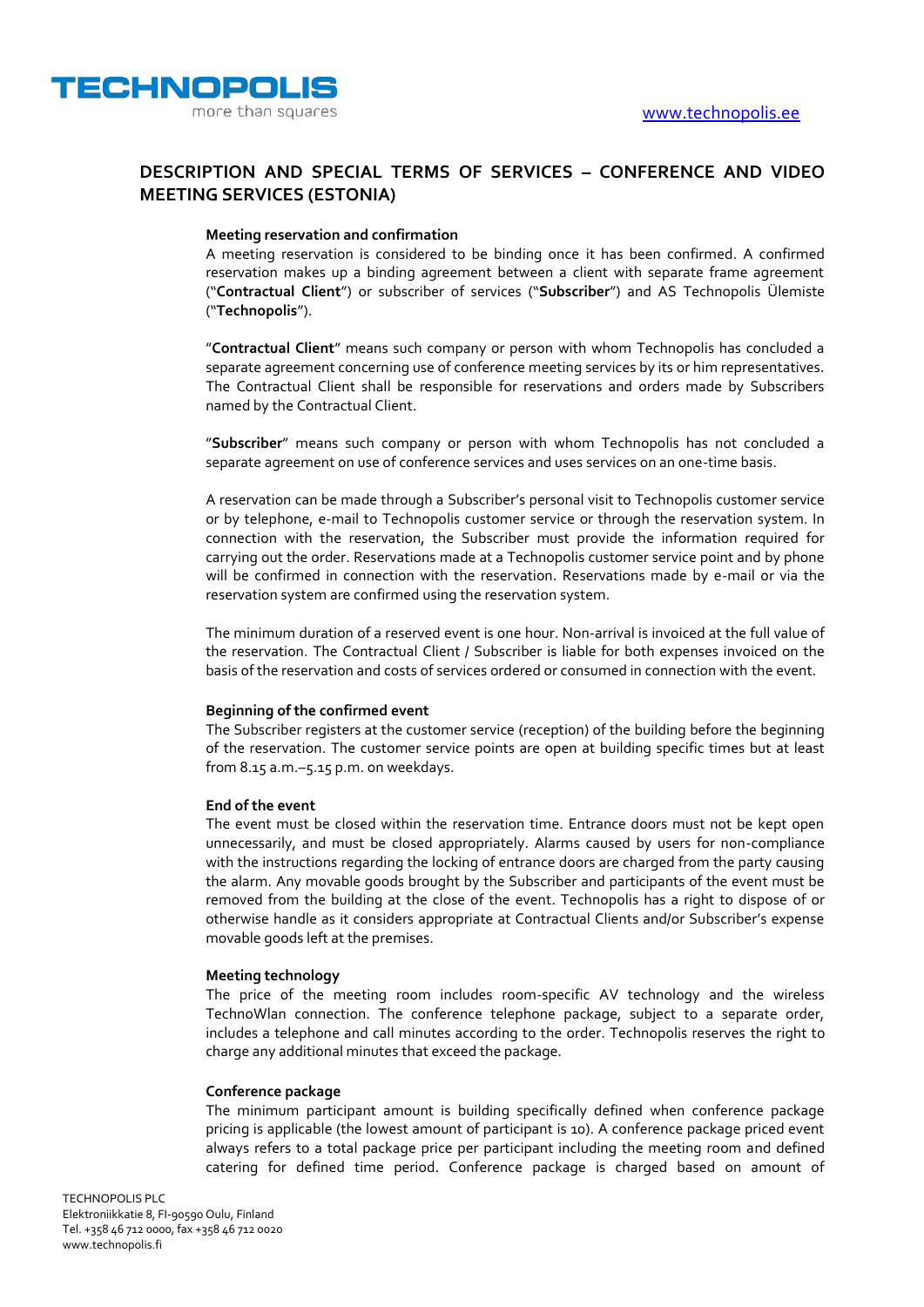



more than squares

participants in the order. A meeting package cannot be divided into parts; in all cases, it will be charged as such regardless of whether all participants have attended to the meeting or catering, for example a meal.

## **Video conferencing**

Service includes conference room and video conferencing service for 5 simultaneus connection (video room, Lync/Skype for Business, web or phone). More specific description in Video Conferencing Service Description.

## **Catering services**

The restaurant proprietor specified by Technopolis has an exclusive right to provide catering services in the property unless no special arrangements have been agreed with the Subscriber. Additional catering services may be subscribed through the service portal latest 24 hours before the event. After that additional catering services should be subscribed by telephone.

## **Special arrangements**

Special arrangements such as furniture arrangements, permits, program, music band, decoration or exceptional technical equipment are subject to separate agreements, and the the Contractual Client/Subscriber shall be responsible for costs arising out such arrangements.

## **Cleaning**

The rent for space includes cleaning resulting from the normal use of the space in accordance with the recommended number of users for the space in question. If special cleaning is needed before or after the event, it will be charged separately.

## **Prices**

Technopolis reserves the right to amend its price list in force. The price list valid at the beginning of a given event is applied to invoicing related to the event.

Value added tax will be added to the prices at the rate valid from time to time.

## **Contractual Client's / Subscriber's responsibility**

The Subscriber shall present any special wishes concerning reservations and services in the reservation phase. The Contractual Client / Subscriber shall be responsible for informing Technopolis on potential allergies or special dietary requirements in connection with the reservation.

The Subscriber shall protect the building premises, furniture and goods against damage. The Contractual Client or Subscriber is liable for any damage caused by the Subscriber's guests, equipment, personnel or performers to the property or removable assets in the property. The Contractual Client or Subscriber is liable for any equipment and removable assets brought by the client to the building. The Subscriber undertakes to comply with the instructions of the building's staff in matters related to the use of the building and goods, furniture and equipment. We recommend liability insurance for the events.

The Contractual Client or Subscriber is responsible for all event specific necessary authority and other permits applications and costs.

## **Subcontracting**

Technopolis has the right to use subcontractors for services produced under this agreement without notifying the Contractual Client or Subscriber of this.